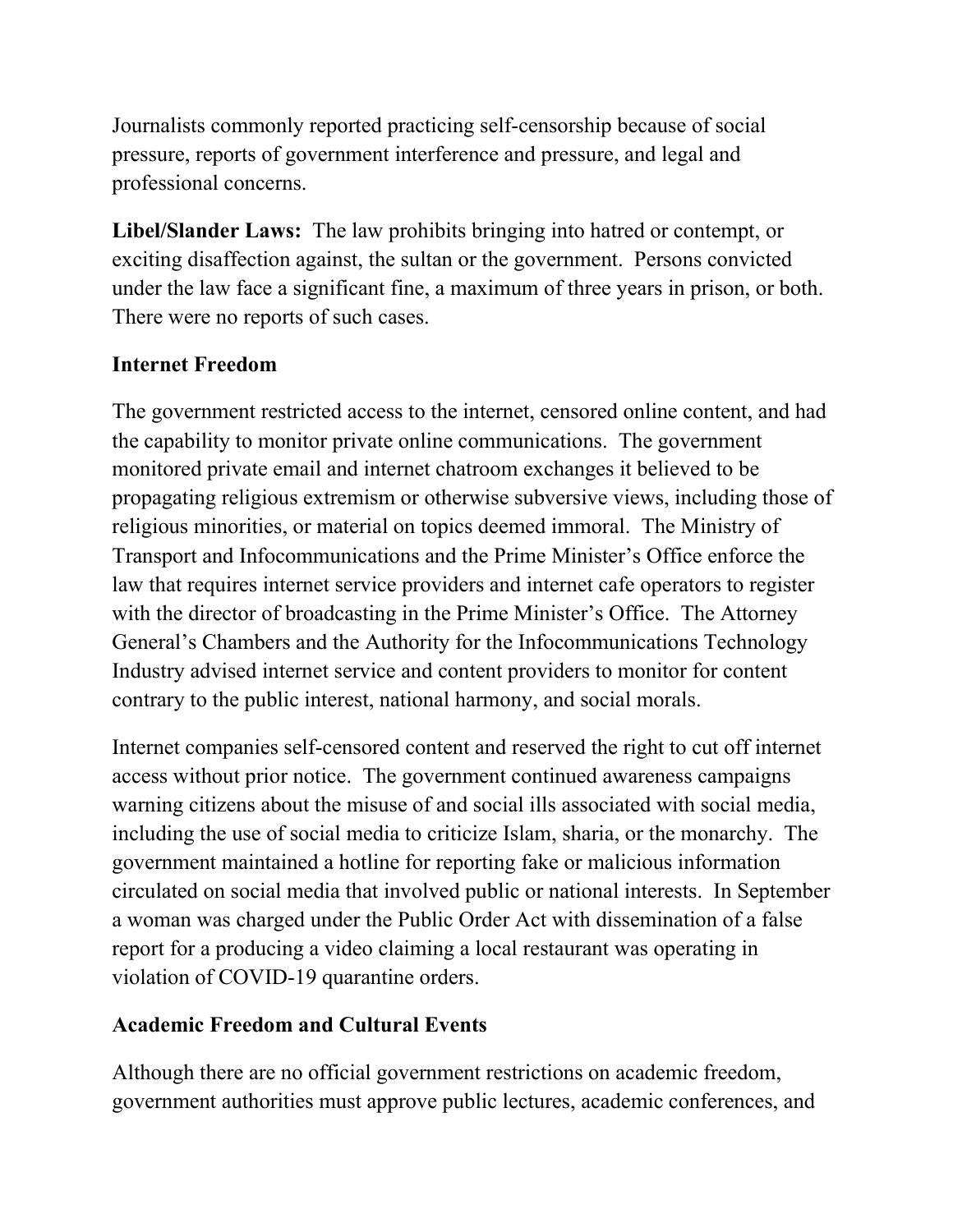visiting scholars, and the sultan serves as chancellor of all major universities.

Academics reported practicing self-censorship. In recent years, some researchers published overseas under a pseudonym when they perceived certain topics would not be well received by authorities. Religious authorities reviewed publications to verify compliance with social norms.

There were government restrictions on cultural events. All public musical or theatrical performances require prior approval by a censorship board composed of officials from the Prime Minister's Office, the Ministry of Home Affairs, and the Ministry of Religious Affairs. The board determines the suitability of concerts, movies, cultural shows, and other public performances, and censored, banned, or restricted some activities. Although the Censorship Board rarely required changes in performances, delays associated with the censorship process posed logistical hurdles for performing arts organizations. Authorities restricted traditional Chinese New Year lion dance performances to Chinese temples, Chinese school halls, and private residences of Chinese association members.

#### **b. Freedoms of Peaceful Assembly and Association**

The government limited and restricted freedoms of peaceful assembly and association.

#### **Freedom of Peaceful Assembly**

The government's emergency powers restrict the right to assemble. Public gatherings of 10 or more persons require a government permit, and police may disband an unofficial assembly of five or more persons deemed likely to cause a disturbance of the peace. Permits require the approval of the minister of home affairs. The government routinely issued permits for annual events but has in recent years occasionally used its authority to disrupt gatherings deemed politically or otherwise sensitive. For example, in late January the lesbian, gay, bisexual, transgender, queer, and intersex (LGBTQI+) community reported that authorities broke up an event for lack of a permit. Organizers of events on sensitive topics tended to hold meetings in private rather than apply for permits or practiced selfcensorship at public events.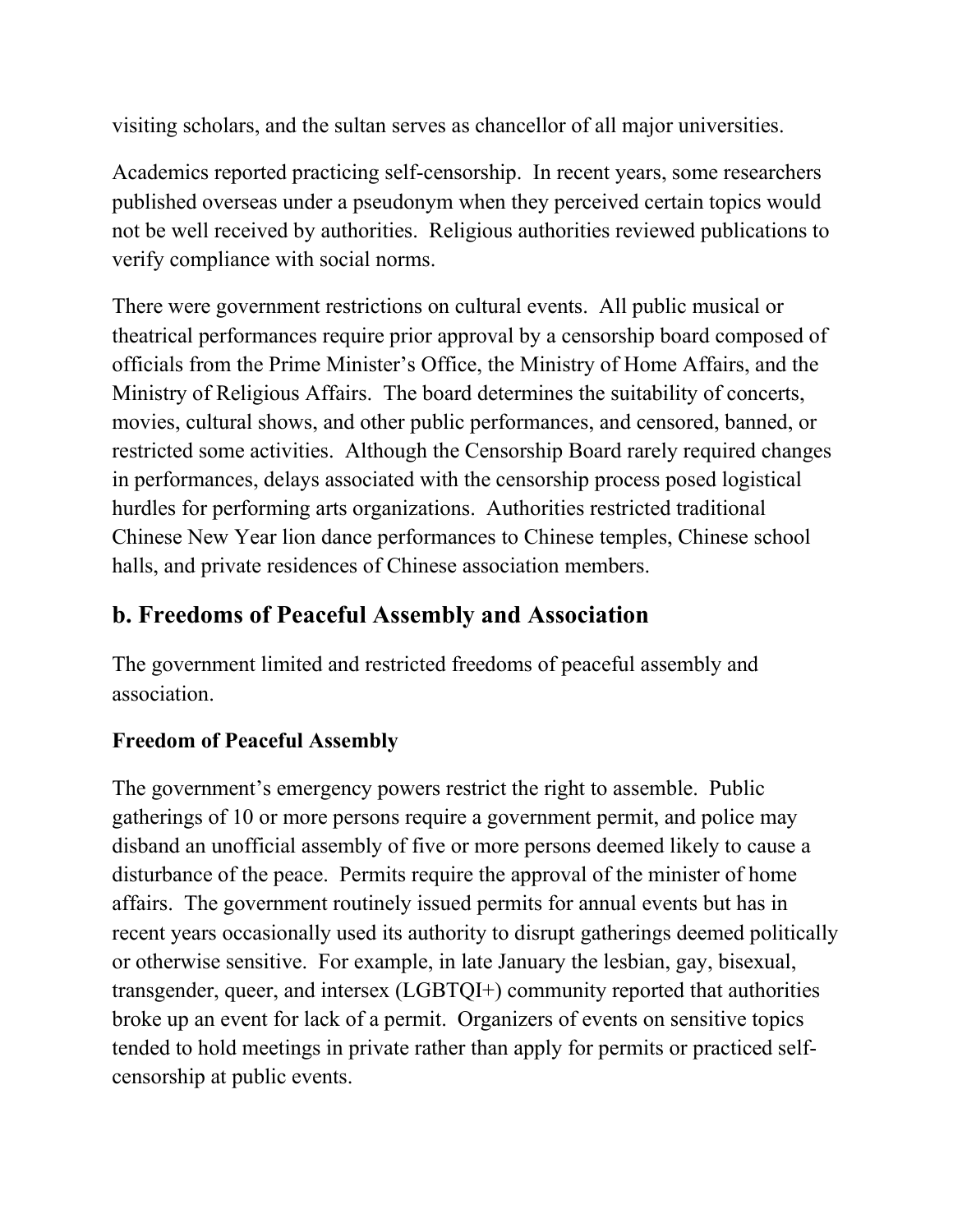#### **Freedom of Association**

The law does not provide for freedom of association. The law requires formal groups, including religious, social, business, labor, and cultural organizations, to register with the Registrar of Societies and provide regular reports on membership and finances. Applicants were subject to background checks, and proposed organizations were subject to naming requirements, including for example a prohibition on names or symbols linked to triad societies (Chinese organized-crime networks). The government reported it accepted most applications to form associations. The government may suspend the activities of a registered organization if it deems such an act to be in the public interest.

Organizations seeking to raise funds or donations from the public are required to obtain permission from the Ministry of Home Affairs, and each individual fundraising activity requires a separate permit. Approved organizations dealt with matters such as pollution, wildlife preservation, arts, entrepreneurship, and women in business.

#### **c. Freedom of Religion**

See the Department of State's *International Religious Freedom Report* at [https://www.state.gov/religiousfreedomreport/.](https://www.state.gov/religiousfreedomreport/)

#### **d. Freedom of Movement and the Right to Leave the Country**

The government generally respected the legal right to freedom of internal movement and the right to emigrate but imposed restrictions on foreign travel and repatriation.

**Foreign Travel:** Government employees, including citizens and foreign residents working on a contractual basis, must apply for exit permits to travel abroad. Government guidelines state no government official may travel alone, and unrelated male and female officers may not travel together, but the government enforced this policy inconsistently. The country's tourist passports state the bearer may not travel to Israel. Due to COVID-19 travel restrictions, the public are required to obtain permission from the Prime Minister's Office to leave the country.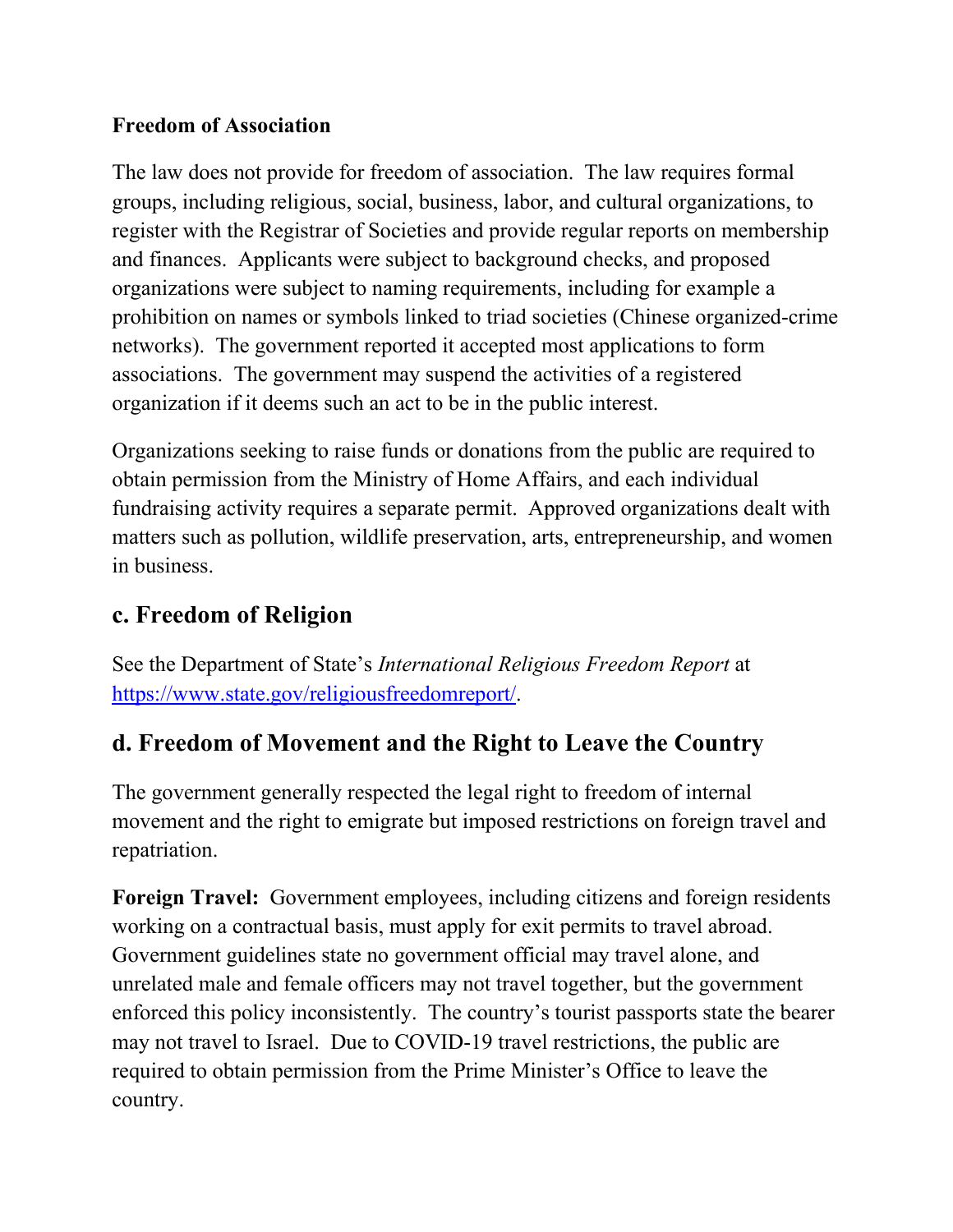**Exile:** By law the sultan may forcibly exile, permanently or temporarily, any person deemed a threat to the safety, peace, or welfare of the country. There have been no cases of banishment since the country became fully independent.

#### **e. Status and Treatment of Internally Displaced Persons**

Not applicable.

### **f. Protection of Refugees**

**Access to Asylum:** The law does not provide for granting asylum or refugee status, and the government has not established a system for providing protection to refugees.

#### **g. Stateless Persons**

There were no recent, reliable statistics on the number of stateless persons in the country, but observers estimated there were tens of thousands, most of whom had permanent resident status. Most stateless residents were native born, of Chinese heritage, and from families that have resided in the country for generations. Other stateless residents included members of indigenous tribes, whose lands span Brunei and the neighboring Malaysian state of Sarawak, and the foreign wives of Malay Muslim men. Most stateless persons held a certificate of identity, which functions as a passport. Certificate holders have some rights like those of citizens, including to subsidized health care and education. There were no known reliable data on stateless persons who hold no form of residency or certificate of identity.

Stateless persons may apply for citizenship if they are adults born in the country and resident for 12 of the last 15 years, provided they pass a test demonstrating sufficient knowledge of Malay culture and language. Women married to citizens and the minor children of citizens who did not obtain citizenship at birth – such as children of citizen mothers and permanent resident fathers – may also apply. Members of the stateless community who passed the Malay culture and language test have for years reported a de facto suspension of citizenship approvals for stateless adult residents, with many reporting that although five to 10 years had elapsed since they passed their test, they still had not been granted citizenship. In March the minister of home affairs reported during the Legislative Council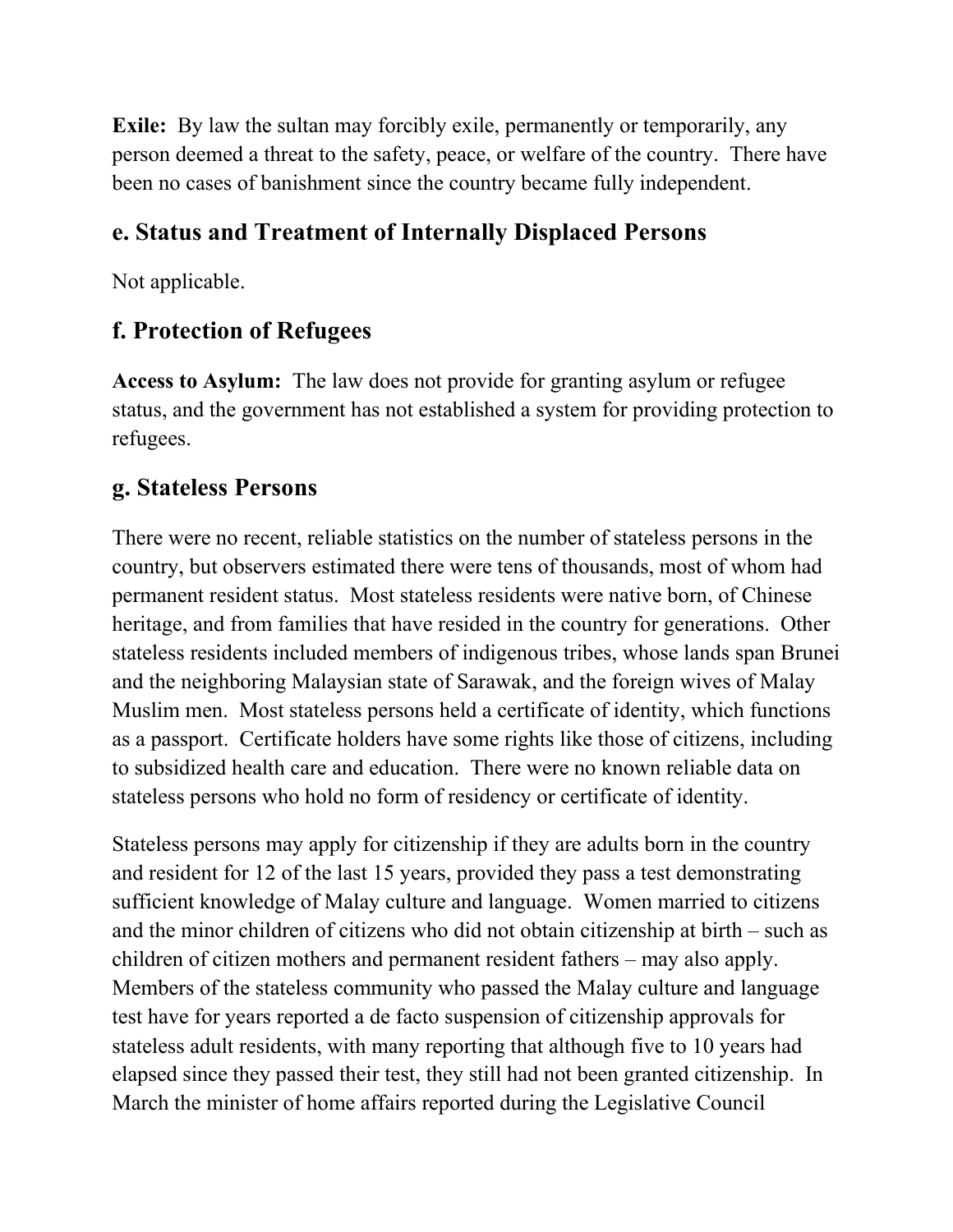sessions that 1,975 applicants had been awarded citizenship since 2017. Most had married Malay Muslim citizens and were not members of the ethnic Chinese community.

## **Section 3. Freedom to Participate in the Political Process**

Citizens do not have the ability to choose their government. The sultan rules through hereditary birthright. While the country is a constitutional sultanate, in 1962 the then ruler invoked an article of the constitution that allows him to assume emergency powers. The sultan has renewed the emergency powers every two years.

### **Elections and Political Participation**

**Recent Elections:** Political authority and control rest entirely with the sultan. The Legislative Council, composed primarily of appointed members with little independent power, provided a forum for limited public discussion of proposed government programs, budgets, and administrative deficiencies. It convenes once per year in March for approximately two weeks. Council members serve five-year terms at the pleasure of the sultan.

Persons age 18 and older may vote by secret ballot in village consultative council elections. Candidates must be Muslim, approved by the Ministry of Home Affairs, and have been a citizen or permanent resident for more than 15 years. The councils communicated constituent wishes to higher authorities through a variety of channels, including periodic meetings chaired by the minister of home affairs. The government also met with groups of elected village chiefs to allow them to express local grievances and concerns.

**Political Parties and Political Participation:** The National Development Party was the only registered political party. The party pledged to support the sultan and the government and made no criticisms of the government.

**Participation of Women and Members of Minority Groups:** The constitution requires that all ministers be of Malay ethnicity and Muslim except as permitted by the sultan. The cabinet included an ethnic Chinese minister. Members of non-Malay indigenous communities lacked representation at all levels of government.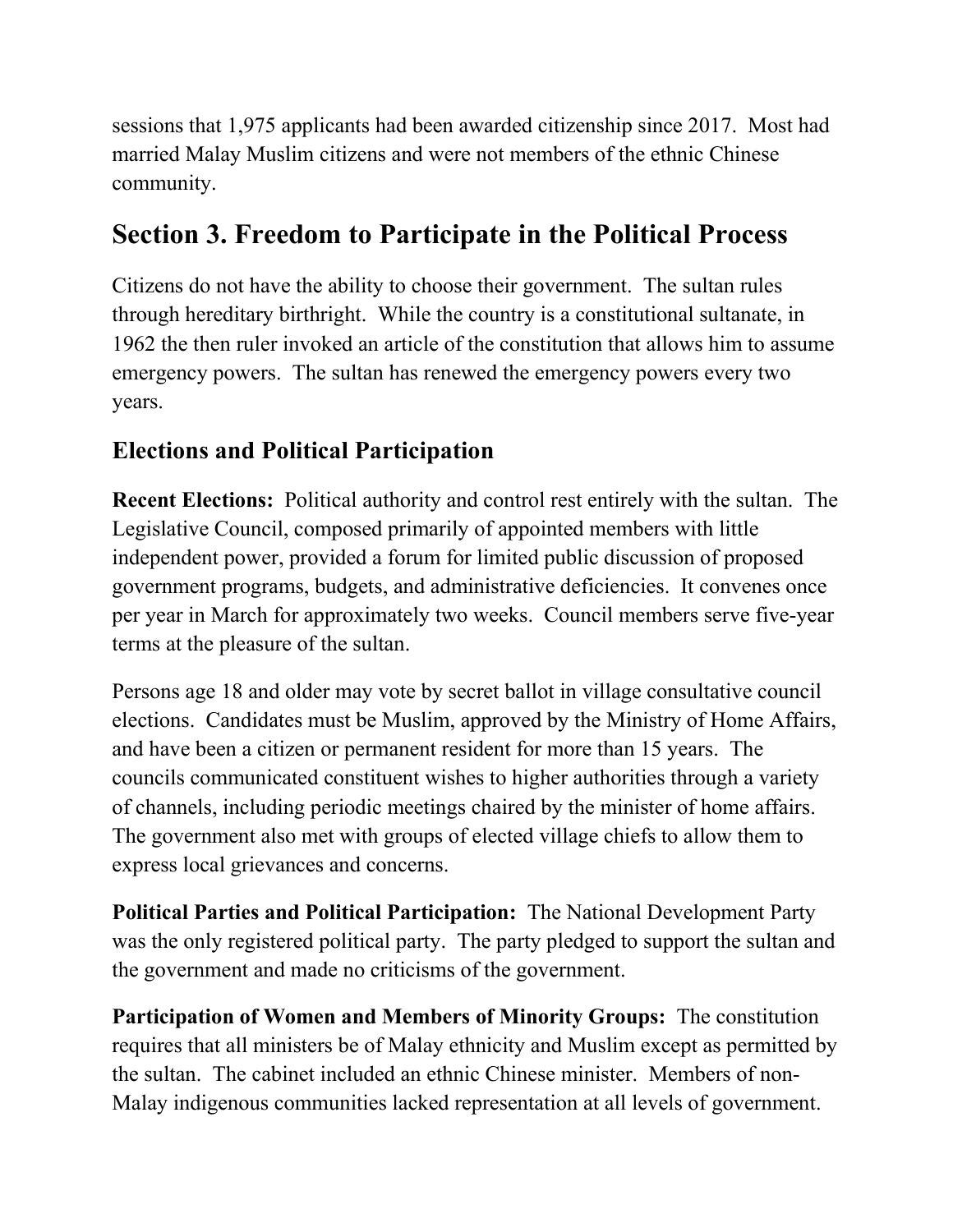Women accounted for more than half of civil service employees, and many held senior positions, including at the deputy minister level; no woman has ever been appointed as a minister. Women are subject to an earlier mandatory retirement age than men (55 versus 60 years), which may inhibit their career progression. The law requires that elected village heads be Malay Muslim men; questioning of this requirement by a female Legislative Council member in March resulted in unusually contentious online discussions, ending with a pledge by the minister of home affairs to "consider" a change in policy.

## **Section 4. Corruption and Lack of Transparency in Government**

The law provides criminal penalties for corruption by officials, and the government generally implemented these laws effectively, although officials sometimes engaged in corrupt practices.

**Corruption:** Although corruption was not pervasive, the sultan publicly criticized several ministries for poor performance, intimating budget mismanagement among other shortcomings. During his latest inspection in December 2020, the sultan called out the Ministry of Culture, Youth, and Sports for dismal job prospects for children with disabilities and poor preparation of athletes competing in international events. The sentences for a husband-and-wife duo of former judges convicted in 2020 for misappropriating and laundering more than 11.5 million Brunei dollars (\$15.75 million) in government funds were increased by the court of appeal to 7.5 and 15 years, respectively. The case maintained high public interest because the husband was the son of the minister of religious affairs and the wife the daughter of a retired high ranking military officer.

# **Section 5. Governmental Posture Towards International and Nongovernmental Investigation of Alleged Abuses of Human Rights**

Neither domestic nor international human rights groups could operate freely due to government restrictions. No registered civil society organizations dealt directly with human rights, mostly due to self-censorship. A few domestic organizations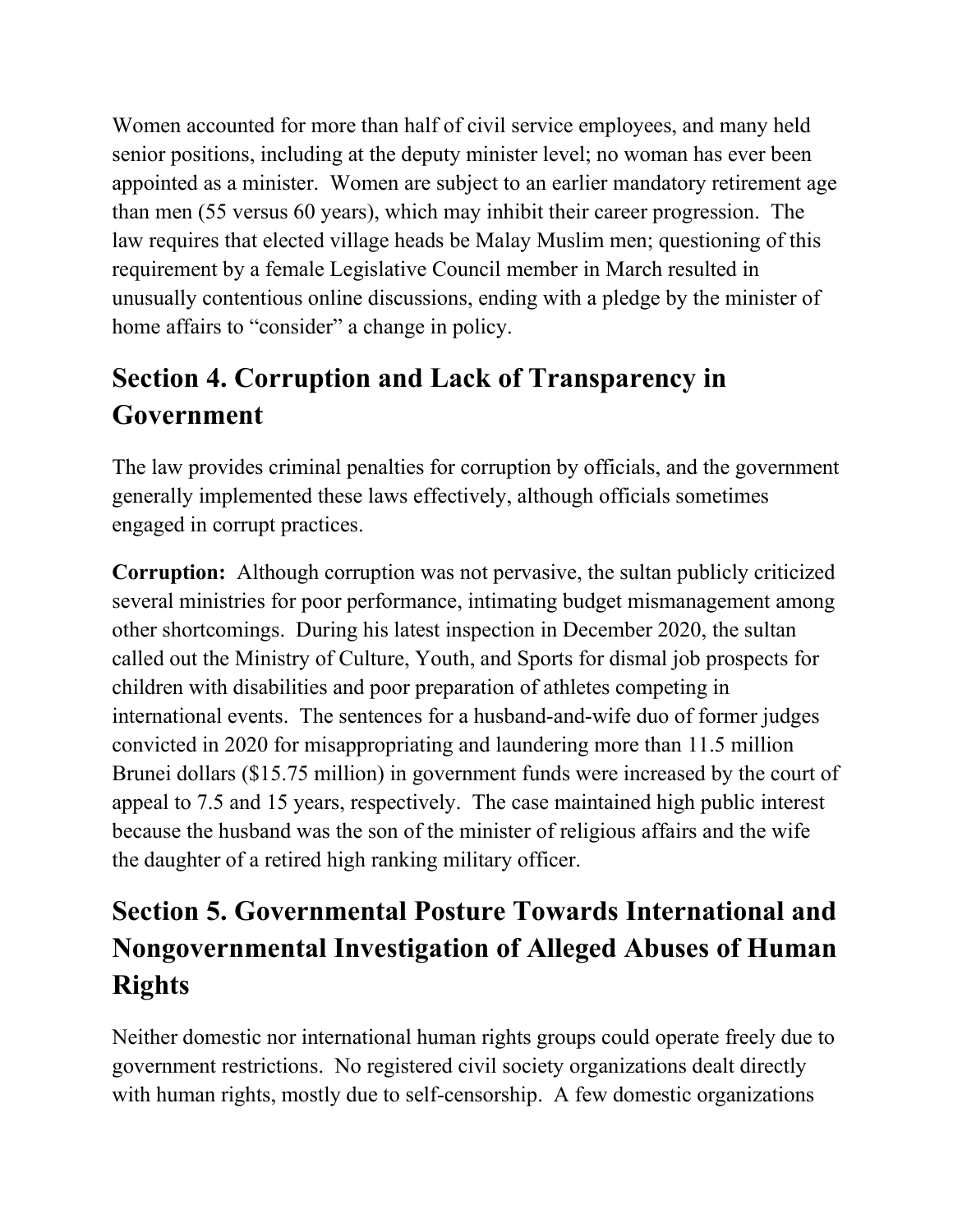worked on humanitarian issues, such as assistance for victims of domestic violence or provision of free legal counsel for indigent defendants. They generally operated with government support, and the government was somewhat cooperative and responsive to their views, although they reported practicing self-censorship and avoiding sensitive issues. Regional and other international human rights organizations occasionally operated in the country but faced the same restrictions as all unregistered organizations. In December 2019 the UN resident coordinator visited the country and noted that UN agencies already had some roles there, including the International Labor Organization's work with the Ministry of Home Affairs on labor standards and the World Health Organization's work with the Ministry of Health on public-health issues.

## **Section 6. Discrimination and Societal Abuses**

#### **Women**

**Rape and Domestic Violence:** Secular law stipulates imprisonment from eight to 30 years plus caning with a minimum of 12 strokes as punishment for rape. The SPC provides stoning to death as the maximum punishment for rape. The law does not criminalize rape against men or spousal rape and explicitly states that sexual intercourse by a man with his wife is not rape if she is not younger than 14 (15 if she is ethnic Chinese). There is no specific domestic violence law, but authorities arrested individuals in domestic violence cases under the law on protection of women and girls. The criminal penalty under the law is one to two weeks in jail and a fine for a minor assault; an assault resulting in serious injury is punishable by caning and a prison sentence of up to five years. Islamic family law provides protections against spousal abuse and for the granting of protection orders, and it has been interpreted to cover sexual assault. The penalty for violating a protection order is a significant fine, maximum imprisonment of six months, or both.

Police investigated domestic violence only in response to a report by a victim but reportedly did respond effectively in such cases.

The government reported rape cases, but there were no data available on the prevalence of the crime. All rape cases are tried under the secular civil law. A special police unit staffed by female officers investigated domestic abuse and child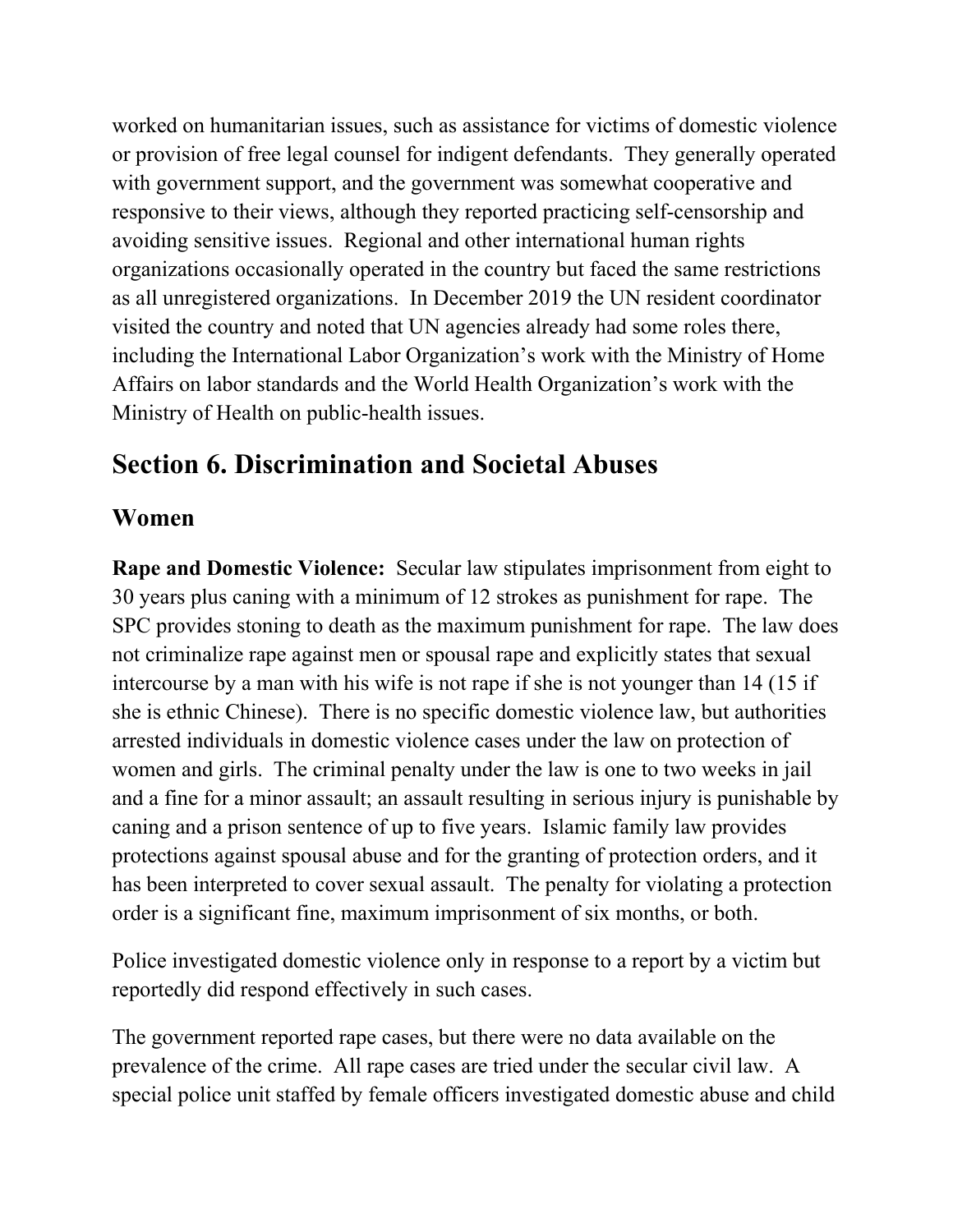abuse complaints.

At a December 2020 event highlighting the importance of protecting women's and girls' human rights and community approaches to preventing gender-based violence, participants said it was difficult to address gender-based violence because of the lack of support by law enforcement and courts for victims (especially minors); lack of resources and expertise among NGOs for dealing with genderbased violence issues; and poor coordination between NGOs and government offices.

The Department of Community Development in the Ministry of Culture, Youth, and Sports provided domestic violence and abuse counseling for women and their spouses. Some female and minor victims of domestic violence and rape were placed in protective custody at a government-sponsored shelter while waiting for their cases to be scheduled in court. Sharia courts staffed by male and female officials offered counseling to married couples in domestic violence cases. Both secular and sharia courts recognized assault as grounds for divorce.

**Female Genital Mutilation/Cutting (FGM/C):** No law criminalizes FGM/C for women of any age. There were no statistics on the prevalence of FGM/C, but international media and others reported that in general Type 4 FGM/C was done within 40 days of birth based on religious belief and custom and that the practice was widespread. Contacts also reported that the procedure was sometimes performed outside of a medical setting. The Ministry of Religious Affairs declared "circumcision" for Muslim girls (*sunat*) to be a religious rite obligatory in Islam and described it as the removal of the hood of the clitoris (Type 1 per World Health Organization classification).

**Sexual Harassment:** The law prohibits sexual harassment and states that whoever utters any word, makes any sound or gesture, or exhibits any object intending to insult the modesty of a woman shall be punished by up to three years in prison and a fine. The law also stipulates that whoever assaults or uses criminal force, intending thereby to outrage, or knowing the act is likely to outrage the modesty of a person, shall be punished by caning and a maximum imprisonment of five years. During the March Legislative Council sessions, members reported a government study showed 55 percent of civil servants faced sexual harassment in the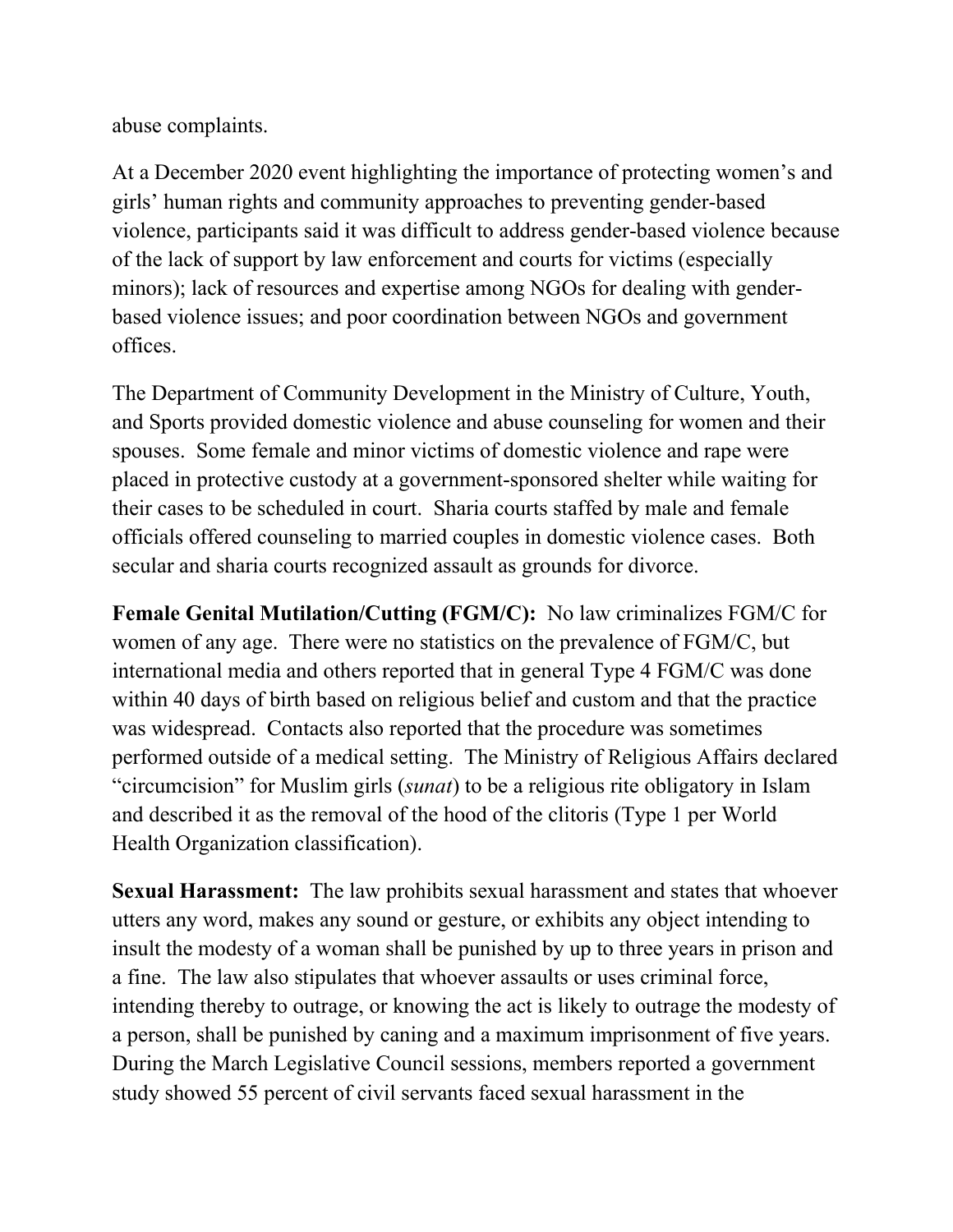workplace and 75 per cent of those who encountered sexual harassment did not report the incident and 85 per cent were unaware there were laws to protect them.

**Reproductive Rights**: There were no reports of coerced abortion or involuntary sterilization on the part of government authorities.

Social, cultural, and religious pressures affected some women's access to contraception or health care for sexually transmitted infections. Unmarried Muslim women had difficulty obtaining contraception from government clinics, turning to private clinics or reproductive services abroad instead. Women seeking medical assistance for complications arising from illegal abortions were reported to police after being given care. Unenforced provisions of the law set imprisonment or fines as punishments for abortion; there have been no prosecutions for illegal abortions for several years. The government provides access to health services, including emergency contraception, for sexual violence survivors.

**Discrimination:** In accordance with the government's interpretation of the Quran, Muslim women and men are accorded different rights, particularly as codified in sharia. Secular civil law permits female citizens to own property and other assets, including business properties. Noncitizen husbands of citizens may not apply for permanent resident status until they reside in the country for a minimum of seven years, whereas noncitizen wives may do so after two years of marriage. Although citizenship is automatically inherited from citizen fathers, citizen mothers may pass their nationality to their children only through an application process in which children are first issued a certificate of identity (and considered stateless).

#### **Systemic Racial or Ethnic Violence and Discrimination**

There are no specific laws protecting members of racial or ethnic minority groups. Under the Nationality Act, which favors ethnic Malays, full legal rights are accorded only to citizens; some members of ethnic minority groups have been awarded citizenship and enjoy rights like those of the Malay majority.

The government favors ethnic Malays in society through the national Malay Islamic Monarchy philosophy. Under the constitution, ministers and most top officials must be Malay Muslims, although the sultan may make exceptions. Members of the military must be Malay.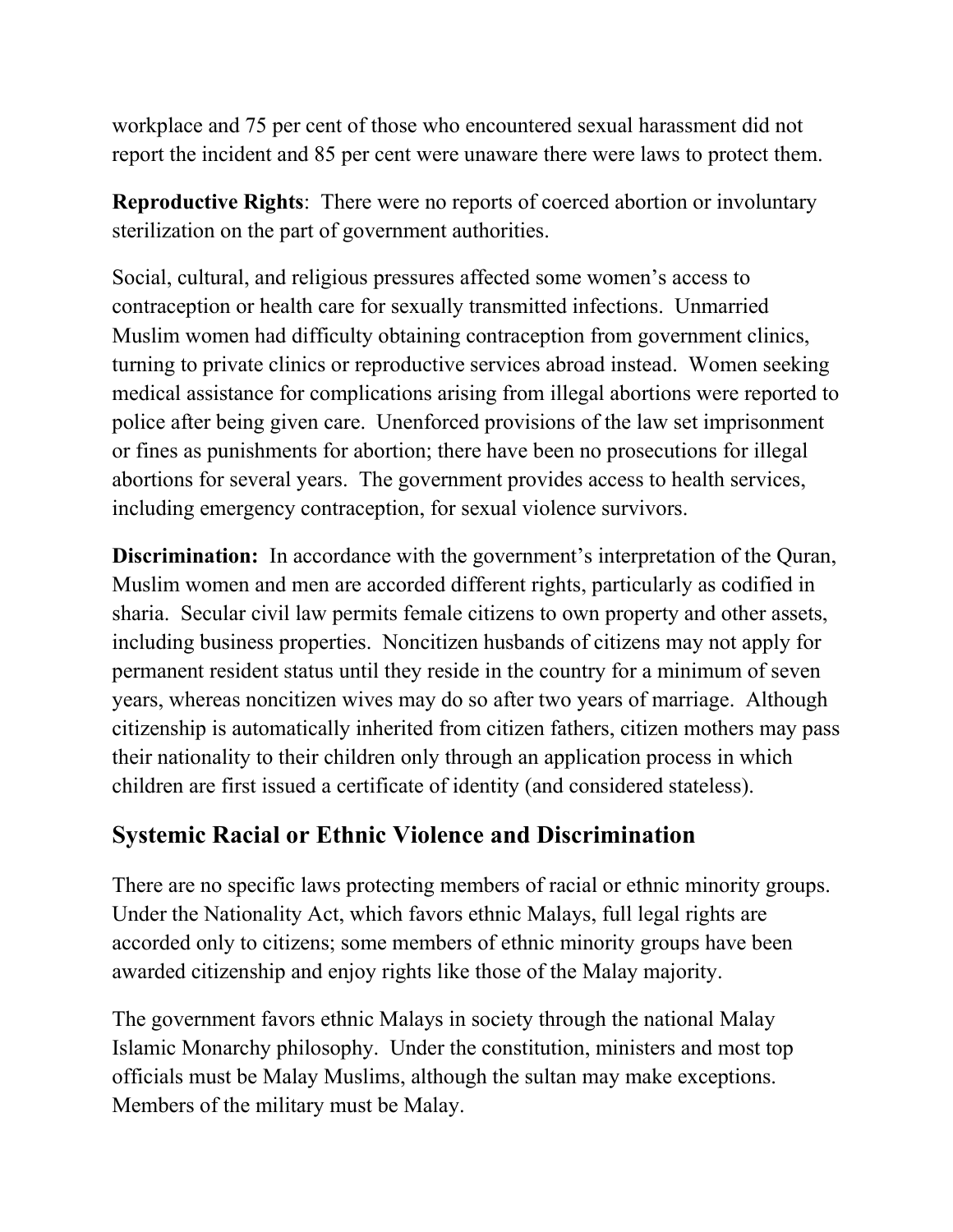There were no reports of governmental or societal violence against ethnic minority groups, but discriminatory government policies were in effect in many areas. Racial and ethnic minority groups faced discrimination in education where the curriculum was delivered only in Malay and English. Additionally, minorities were disadvantaged by pro-Malay policies on land ownership and employment. Opaque nationality laws and pro-Malay policies denied most minority populations adequate representation in government and society and rendered them largely voiceless in public affairs.

#### **Indigenous Peoples**

Some indigenous persons were stateless. Indigenous lands were not specifically demarcated, and there were no designated representatives for indigenous groups in the Legislative Council or other government entities. Indigenous persons generally had minimal participation in decisions affecting their lands, cultures, and traditions or in the exploitation of energy, minerals, timber, or other natural resources on and under indigenous lands.

#### **Children**

**Birth Registration:** Citizenship derives from the father, or, following an application process, the mother. Citizenship is not derived by birth within the country's territory. Birth registration is universal and equal for girls and boys. Stateless parents must apply for a special pass for a child born in the country. Failure to register a birth is against the law and later makes it difficult to enroll the child in school.

**Child Abuse:** Child abuse is a crime and was prosecuted but did not appear prevalent. On November 16, a man was sentenced to was sentenced to 20 years in jail with 12 strokes of the cane for sexually abusing his daughters. The Royal Brunei Police Force includes a specialized Woman and Child Abuse Crime Investigation Unit, and the Ministry of Culture, Youth, and Sports provided shelter and care to victims.

**Child, Early, and Forced Marriage:** The legal minimum age for marriage for both boys and girls is 14 years and seven months with parental and participant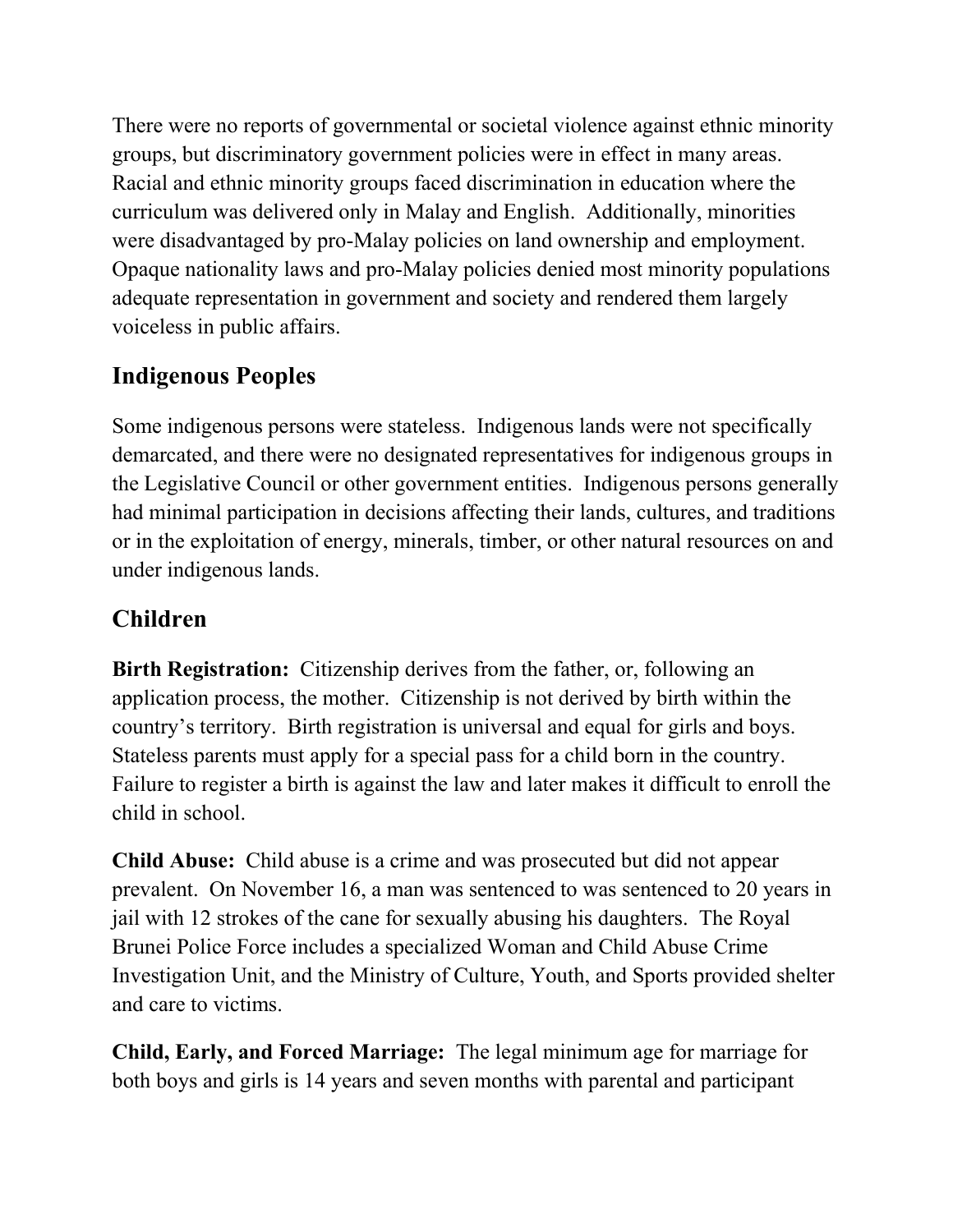consent, unless otherwise stipulated by religion or custom under the law, which generally sets a higher minimum age. The Islamic Family Act sets the minimum marriageable age at 16 for Muslim girls and 18 for Muslim men and makes it an offense to use force, threat, or deception to compel a person to marry against his or her own will. Ethnic Chinese must be 15 or older to marry, according to the Chinese Marriage Act, which also stipulates sexual intercourse with an ethnic Chinese girl younger than 15 is considered rape even if with her spouse. Observers reported that, although permitted by the law, marriages involving minors were rare and generally prohibited by social custom.

**Sexual Exploitation of Children:** By law sexual intercourse with a girl younger than 14 (15 if ethnically Chinese) constitutes rape and is punishable by imprisonment of from eight to 30 years plus a minimum of 12 strokes of the cane. The law provides for protection of women, girls, and boys from commercial sexual exploitation through prostitution and "other immoral purposes," including pornography. The government applied the law against "carnal intercourse against the order of nature" to prosecute rape of male children. The minimum age for consensual sex outside of marriage is 16.

**International Child Abductions:** The country is not a party to the 1980 Hague Convention on the Civil Aspects of International Child Abduction. See the Department of State's *Annual Report on International Parental Child Abduction* at [https://travel.state.gov/content/travel/en/International-Parental-Child-](https://travel.state.gov/content/travel/en/International-Parental-Child-Abduction/for-providers/legal-reports-and-data/reported-cases.html)[Abduction/for-providers/legal-reports-and-data/reported-cases.html.](https://travel.state.gov/content/travel/en/International-Parental-Child-Abduction/for-providers/legal-reports-and-data/reported-cases.html)

#### **Anti-Semitism**

There was no known Jewish community in the country. Comments disparaging Jewish persons collectively were occasionally posted online and on social media.

#### **Trafficking in Persons**

See the Department of State's *Trafficking in Persons Report* at [https://www.state.gov/trafficking-in-persons-report/.](http://www.state.gov/trafficking-in-persons-report/)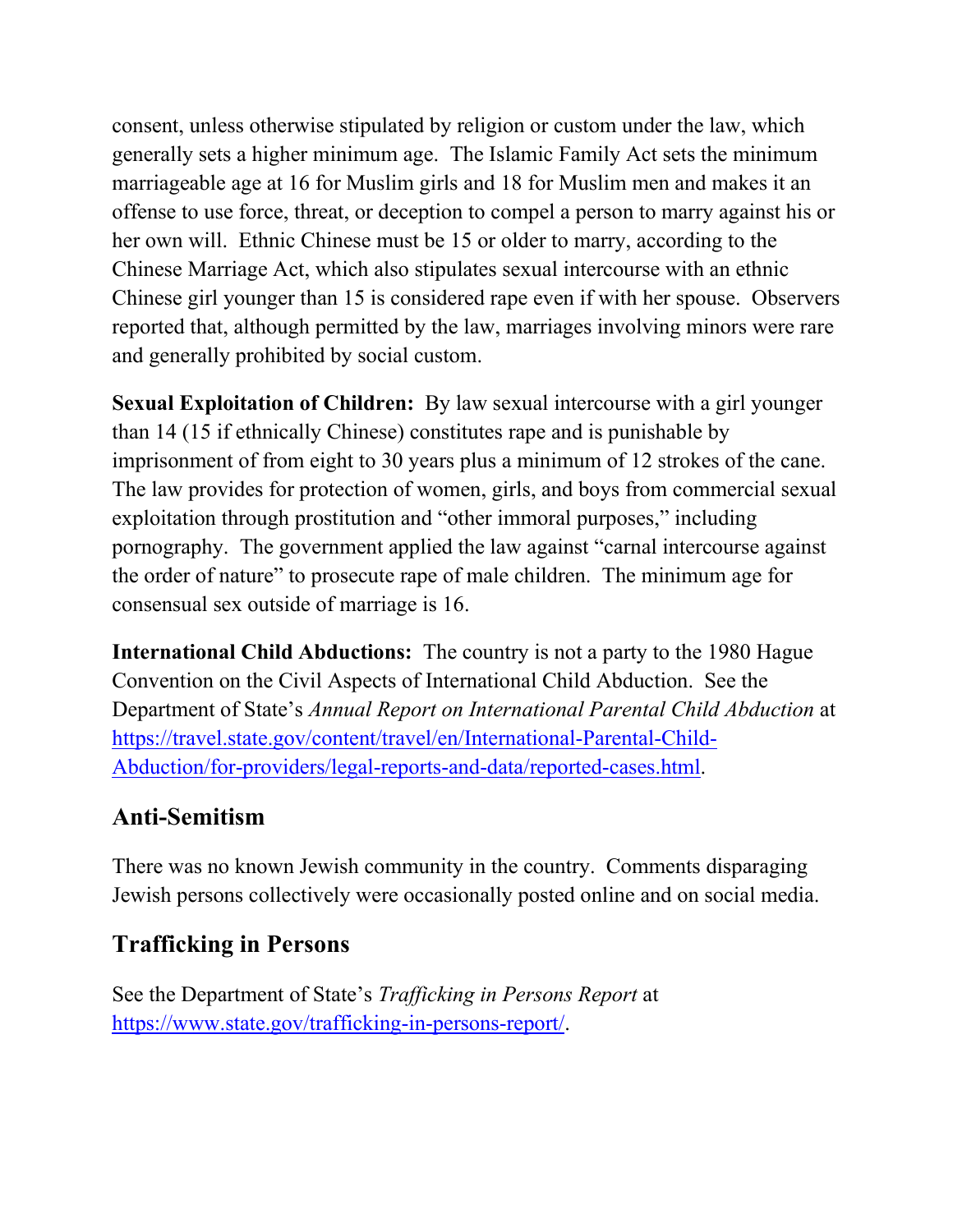#### **Persons with Disabilities**

The law does not prohibit discrimination against persons with disabilities or mandate accessibility or the provision of most public services. Access to buildings, information, transportation, and communications for persons with disabilities was inconsistent. The law does not specifically address the right of persons with disabilities seek legal remedies for rights' violations. All persons regardless of disability, however, receive the same legal rights and access to health care.

Although not required by law, the government provided inclusive educational services for children with disabilities who attended both government and religious schools alongside nondisabled peers. There are limited provisions for accommodations enabling persons with disabilities to vote.

The Ministry of Culture, Youth, and Sports partnered with a local social enterprise to launch a training center to help young persons with disabilities secure employment. In November the sultan also called on the ministry to do more to improve job prospects for young persons with disabilities. The Department for Community Development continued outreach programs promoting awareness of the needs of persons with disabilities.

In July the sultan announced revisions to the Old Age and Disabilities Act replacing the dependents allowance with a larger careers allowance. The amendments also allowed persons with special needs to receive both disability allowances and old age pensions after turning 60. Nine registered NGOs worked to supplement services provided by the three government agencies that supported persons with disabilities.

## **HIV and AIDS Social Stigma**

HIV and HIV-related stigma continued, and discrimination occurred. By law foreigners infected with HIV are not permitted to enter or stay in the country, although no medical testing is required for short-term tourists.

The Brunei Darussalam AIDS Council, a government-linked NGO, provided free HIV testing and anonymous counseling for all men to encourage those at risk to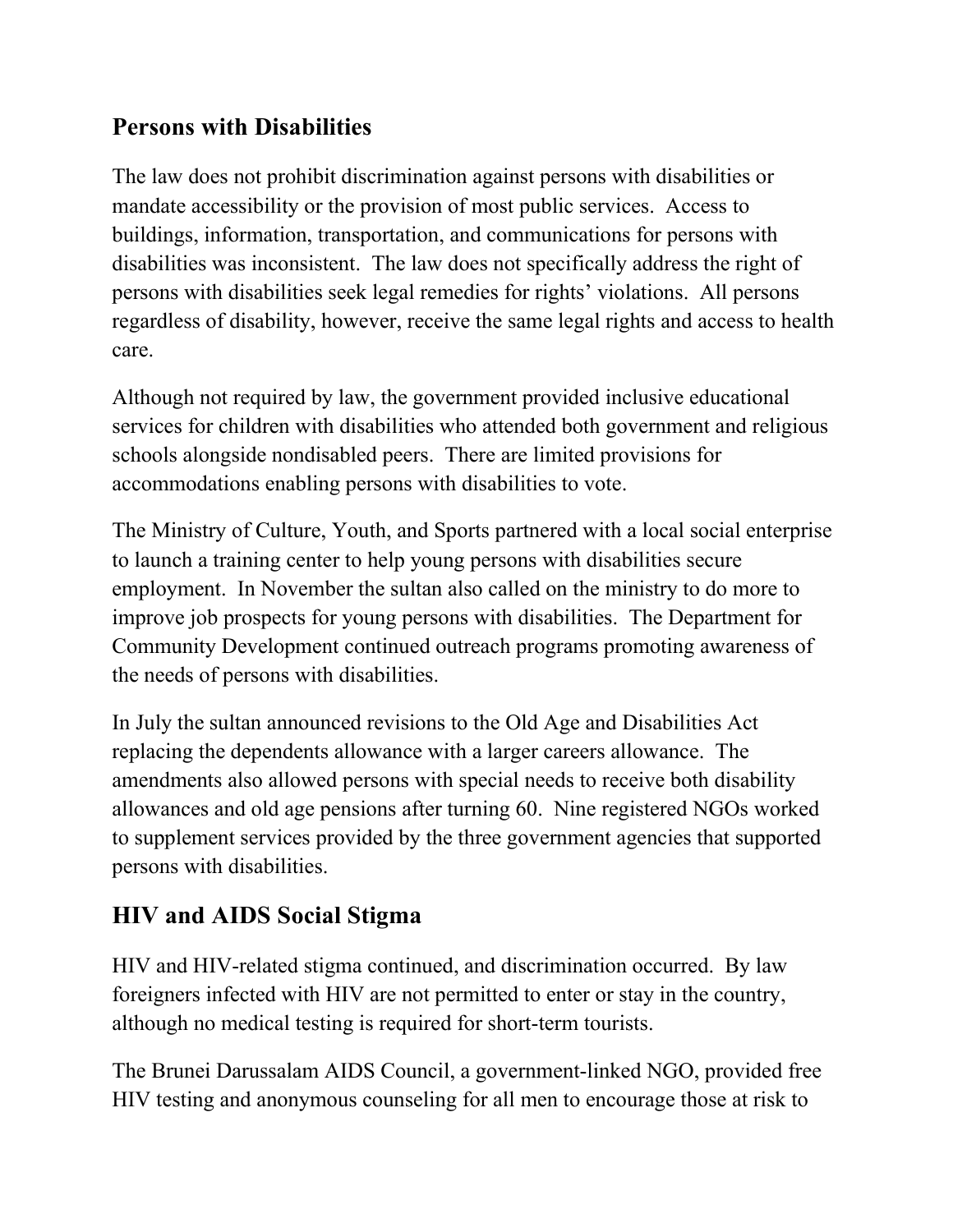seek resources and assistance without fear of scrutiny into the cause or source of infection.

#### **Acts of Violence, Criminalization, and Other Abuses Based on Sexual Orientation and Gender Identity**

The Government of Brunei does not support LGBTQI+ rights. Secular law criminalizes "carnal knowledge against the order of nature," understood to mean sex between men. The minimum prison sentence for such acts is 20 years. The SPC bans anal intercourse between men or between a man and a woman who is not his wife, with a maximum penalty of death by stoning. The SPC also criminalizes same-sex sexual conduct between women with a punishment of up to 10 years' imprisonment or caning. The SPC additionally prohibits men from dressing as women or women dressing as men "without reasonable excuse" or "for immoral purposes." One member of the transgender community reported in 2020 that the Ministry of Religious Affairs summoned her to its offices and demanded that she agree to maintain the gender listed on her birth certificate, but did not specify consequences or punishments if she did not comply. Some members of the LGBTQI+ community reported the government monitored their activities and communications. Like all events in the country, events on LGBTQI+ topics were subject to restrictions on assembly and expression and members of the LGBTQI+ community reported that the government would not issue permits for community events on LGBTQI+ topics.

Members of the LGBTQI+ community continued to report familial pressure toward heterosexual marriage and childbearing in addition to societal discrimination in public and private employment, housing, recreation, and obtaining public services including education. Members said the absence of online or in-person support injured their mental health but that they were reluctant to seek counseling at government health centers. In addition to finding support among elder members of the local LGBTQI+ community, some sought support from similar communities and NGOs in other countries. Brunei's LGBTQI+ community regularly relies on foreign diplomatic missions to create safe spaces for expression and free assembly. Approximately 40 members of the local LGBTQI+ community gathered in a private June 2021 event for the largest Pride celebration in the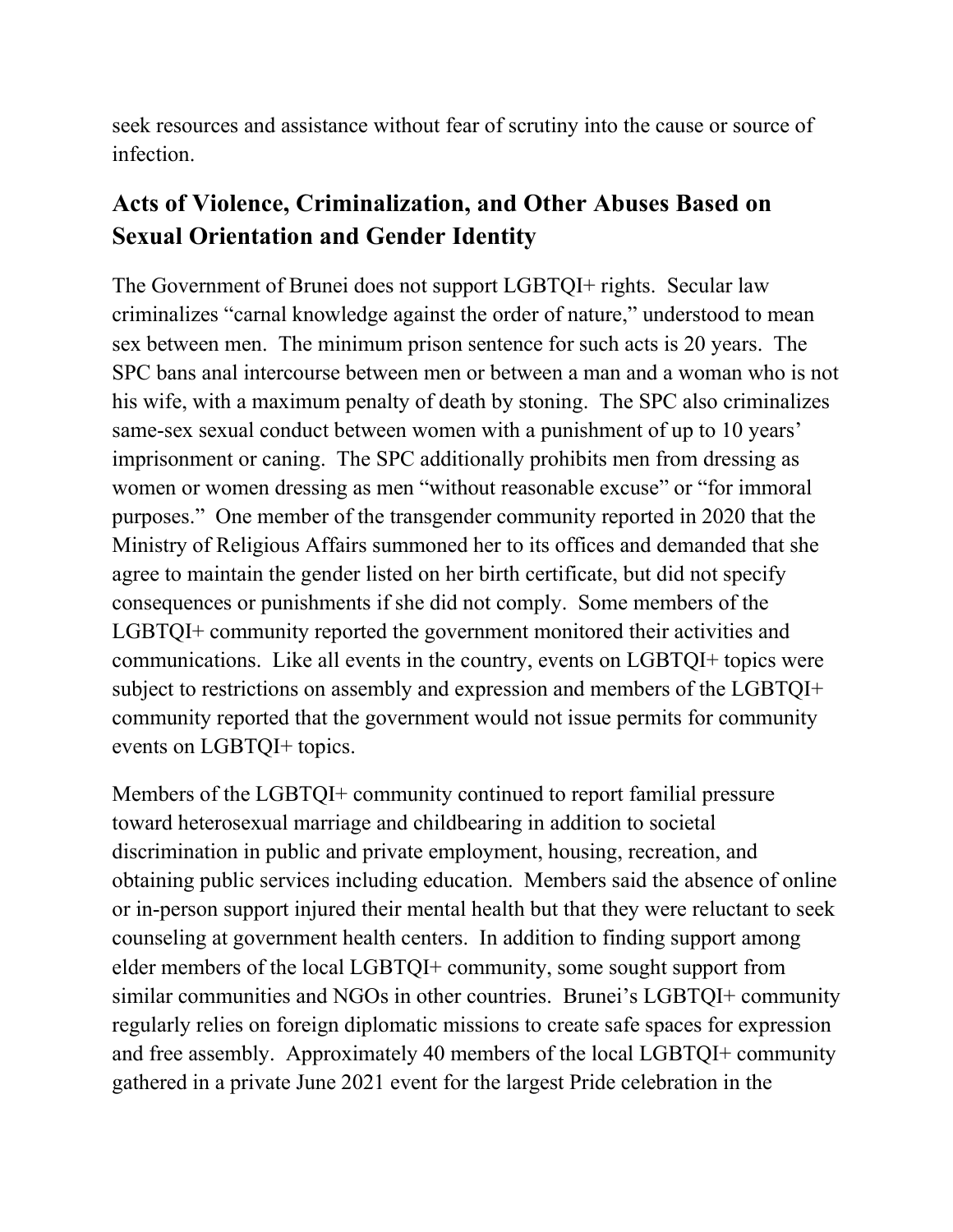country's history.

## **Section 7. Worker Rights**

#### **a. Freedom of Association and the Right to Collective Bargaining**

The law provides for the right of workers to form and join unions, with significant oversight by the Registrar of Trade Unions. It does not provide for collective bargaining and prohibits strikes. The law prohibits employers from discriminating against workers for union activities, but it does not provide for reinstatement for dismissal related to union activity. There were no unions or worker organizations in the country.

By law unions must register with the government under the same process and are subject to the same laws as other organizations (see section 2.b., Freedom of Association). All unions that do not register with the Trade Union Registrar face penalties. The registrar is prohibited from registering unions whose pursuit is unlawful, where there is already a union deemed to be representative, or if it represents more than one industry. While the law permits the formation of trade union federations if their member unions are from the same economic sector, it forbids affiliation with international labor organizations unless the minister of home affairs and the ministry's Department of Labor consent. The law prescribes the use of trade union funds, prohibiting contributions to political parties or payment of court penalties. The law requires officers of trade unions to be "bona fide" (without explanation), which has been interpreted to allow authorities broad discretion to reject officers and require that such officers have been employed in the trade for a minimum of two years.

Penalties for violating laws on unions include fines, imprisonment, or both. Penalties were commensurate with those for other laws involving denials of civil rights.

Given the absence of unions or worker organizations, there were no reports of government enforcement of laws respecting their establishment or operation. NGOs were involved in labor issues, such as wages, contracts, and working conditions. These NGOs largely operated openly in cooperation with relevant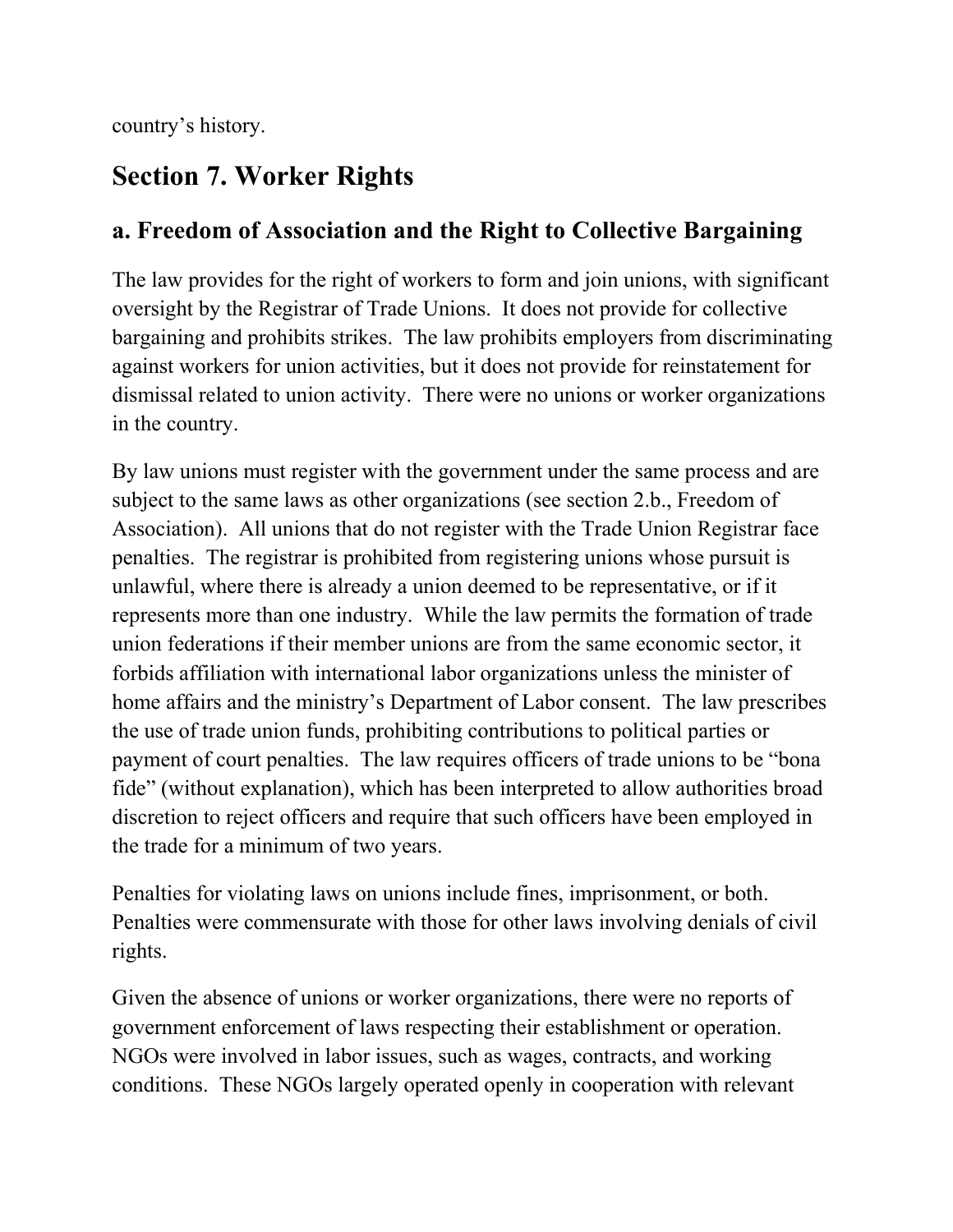government agencies, but they reported avoiding confrontation with the government and engaged in self-censorship.

#### **b. Prohibition of Forced or Compulsory Labor**

The law prohibits all forms of forced or compulsory labor, although the government did not effectively enforce the law, and forced labor occurred. Convictions for forced labor could lead to penalties including fines, imprisonment, and caning, but most cases alleging forced labor were settled out of court. Penalties were seldom applied. Penalties were commensurate with those for analogous serious crimes such as kidnapping. An interagency committee under the Prime Minister's Office coordinated government efforts to counter human trafficking.

The government did not effectively investigate any cases of debt bondage or forced labor and has not successfully prosecuted a trafficking in persons cases since 2016. The heads of specialist trafficking units within the police department continued to meet regularly to coordinate antitrafficking policy and implement the national action plan to combat trafficking, including for forced labor.

Some of the approximately 100,000 foreign migrant workers in the country faced involuntary servitude, debt bondage, nonpayment of wages, passport confiscation, abusive employers, or confinement to the home. Although it is illegal for employers to withhold wages, some employers, notably of domestic and construction workers, did so to recoup labor broker or recruitment fees or to compel continued service.

Although the government forbade wage deductions by employers to repay incountry agencies or sponsors and mandated that employees receive their full salaries, many migrant workers arrived in debt bondage to actors outside the country. Bangladeshi media reports indicated that widespread fraud in work visa issuance made many migrant worker – particularly an estimated 20,000 Bangladeshi nationals working mostly in the construction industry – vulnerable to exploitation and trafficking. Providing false information to the government in forced labor cases carries a maximum sentence of seven years in prison and a substantial fine.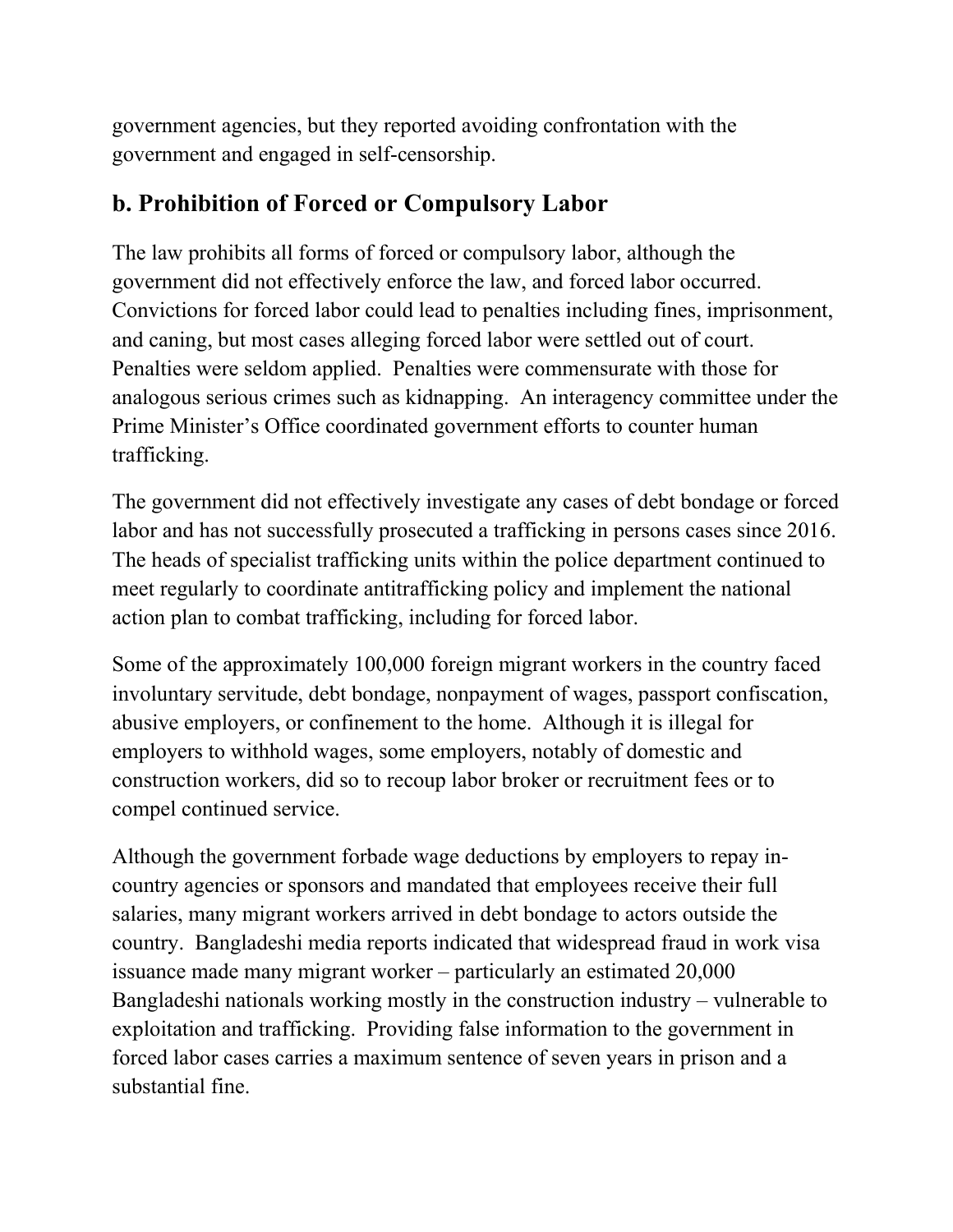Due to COVID-19, inspections have been curtailed. At one surprise inspection of the Immigration and Labor Department in October 2020, the sultan addressed what he called "shortcomings" in the trustworthiness and efficiency of both departments. Among his concerns, the sultan raised the case of a syndicate selling fake national identification cards, intimating that immigration officials must have been complicit in the operation. In a rare explicit reference to Bangladeshi workers, the ruler also attributed the "uncontrolled influx" of foreign labor to government mismanagement in issuing employee visas.

Although prohibited by law, retention of migrant workers' travel documents by employers or agencies remained a common practice.

Also see the Department of State's *Trafficking in Persons Report* at [https://www.state.gov/trafficking-in-persons-report/.](https://www.state.gov/trafficking-in-persons-report/)

#### **c. Prohibition of Child Labor and Minimum Age for Employment**

Various laws prohibit the employment of children younger than 16. Parental consent and approval by the Labor Commission are required for those aged between 16 and 18 to work. Female workers younger than 18 may not work at night or on offshore oil platforms.

The law does not prohibit all the worst forms of child labor. The law on procuring or offering children younger than 18 for prostitution or illicit intercourse refers only to girls and not to boys.

The Department of Labor, which is part of the Ministry of Home Affairs, effectively enforced child labor laws. Penalties for child labor violations include a fine, imprisonment, or both, and were commensurate with those for analogous serious crimes, such as kidnapping. There was no list of hazardous occupations prohibited for children. There is also no list of types of light work activities legal for children ages 14 to 16.

#### **d. Discrimination with Respect to Employment and Occupation**

The law does not explicitly prohibit discrimination with respect to employment and occupation. There is no law requiring equal pay for equal work. The law limits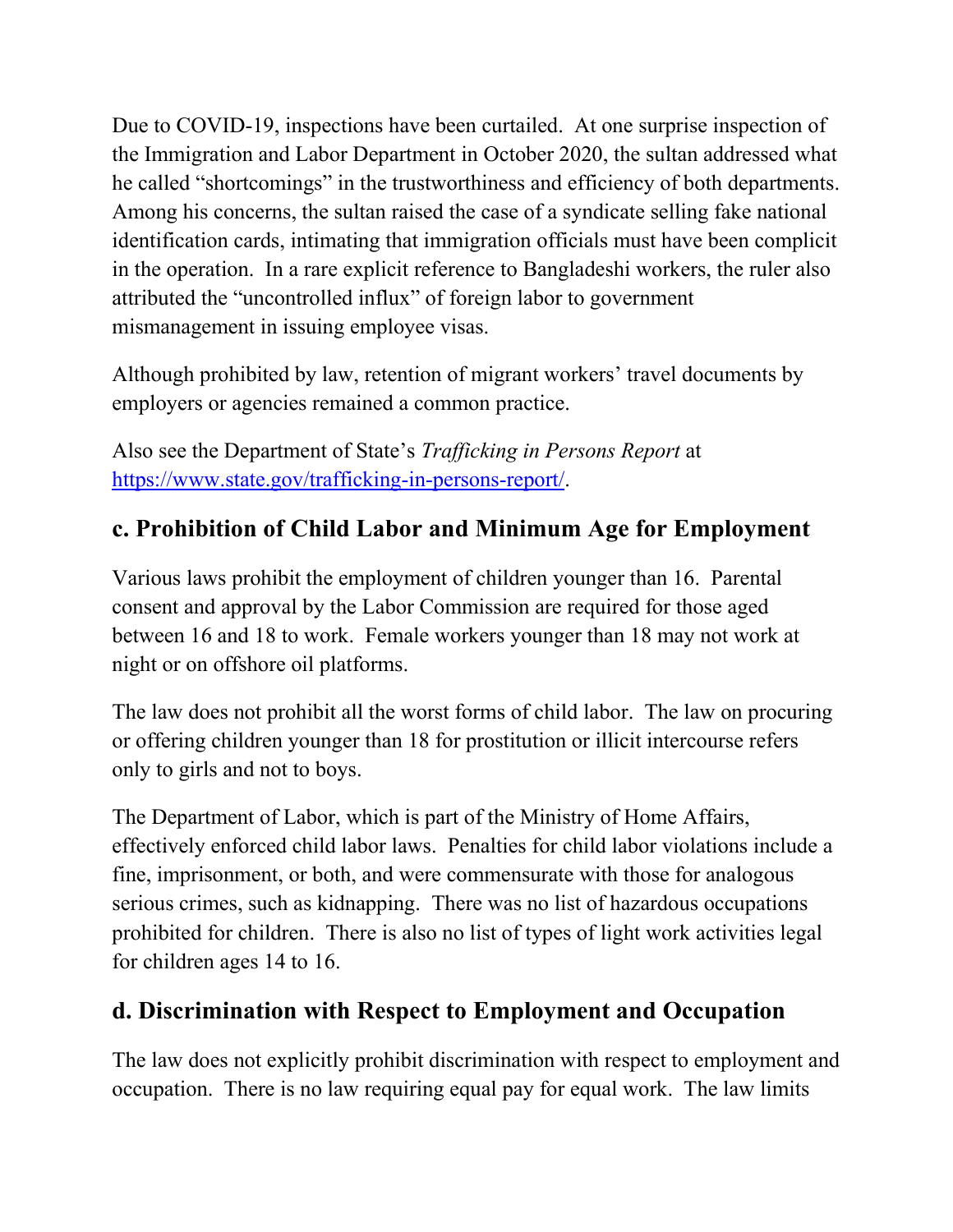employment in certain government positions and the military based on ethnic origin (see section 6). The law restricts women from serving in certain military combat roles, such as infantry. Women are prohibited from working in uncertain jobs, at night, or on offshore oil platforms.

The government's executive training program for middle managers introduced several initiatives to increase public awareness of sexual harassment in the workplace, including discussion and outreach to members of the government and private sectors as well as NGOs.

Reflecting government policy, most public and many private employers showed hiring biases against foreign workers, particularly in key sectors such as oil and gas. Many foreign workers had their wages established based on national origin, with those from certain foreign countries receiving lower wages than others.

Some LGBTQI+ job applicants faced discrimination and were often asked directly about their sexual identity.

#### **e. Acceptable Conditions of Work**

**Wage and Hour:** The law does not set a minimum wage. Wages were set by contract between the employee and employer and were sometimes calculated based on national origin. Many employed citizens received adequate salaries with numerous allowances, but complaints about low wages were common, especially in entry-level positions. The standard workweek for most government agencies and many private companies is Monday through Thursday and Saturday. The law provides for overtime more than 44 hours per week. The law also stipulates an employee may not work more than 72 hours of overtime per month.

**Occupational Safety and Health:** Government regulations establish and identify appropriate occupational safety and health standards. The law clarified that the responsibility for identifying unsafe conditions lies with occupational safety and health experts, not workers. Individuals were encouraged to report violations of health and safety standards, but the law does not explicitly protect the right to remove oneself from a hazardous workplace.

The government does not effectively enforce laws on working hours or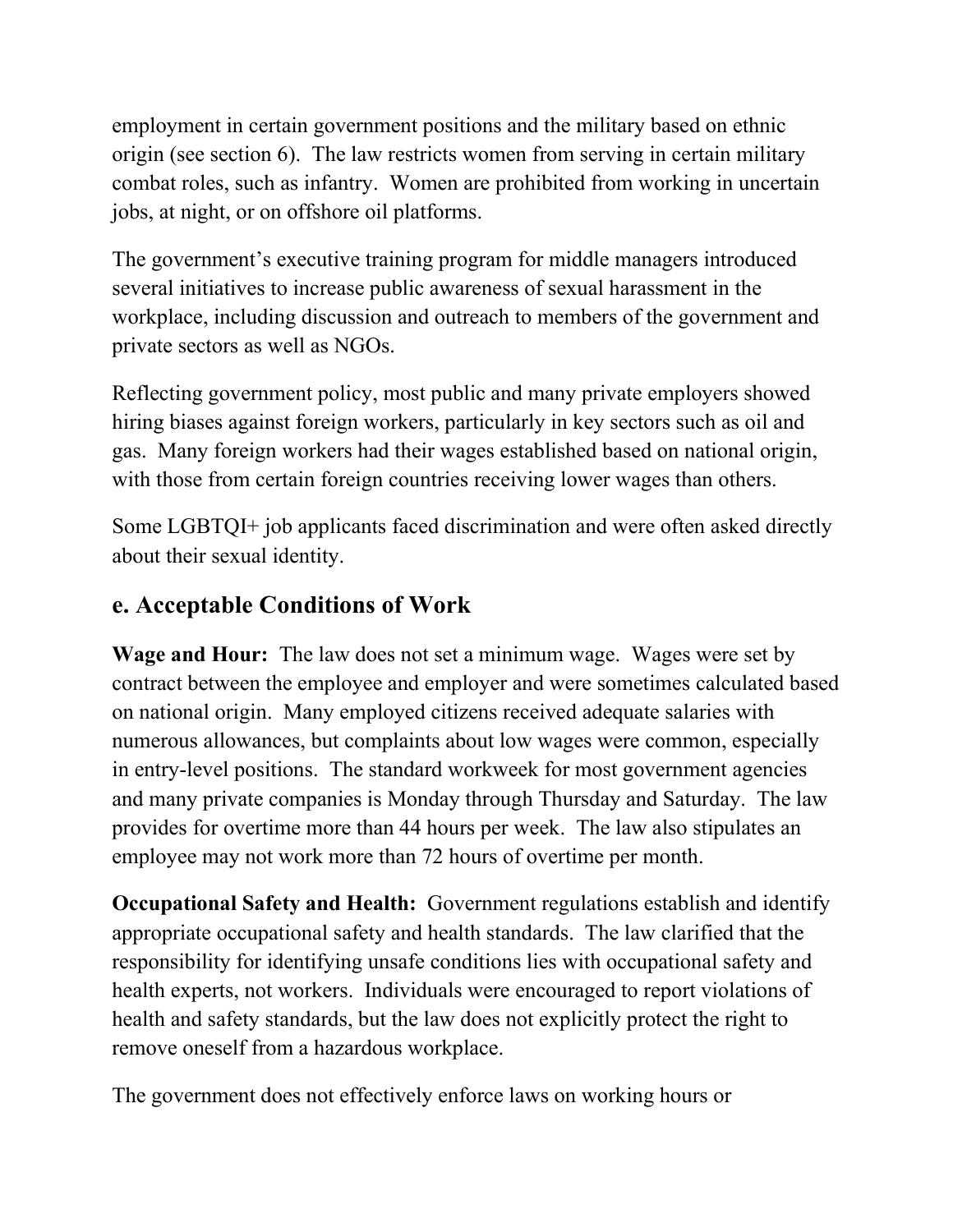occupational safety and health. The commissioner of the Department of Labor is responsible for enforcing labor laws. The Department of Labor inspected working conditions both on a routine basis and in response to complaints. Inspectors have the authority to make unannounced inspections and initiate sanctions. The number of labor inspectors in the department was adequate to conduct mandated inspections, but inspectors failed to bring charges against some employers who violated the law. For example, following numerous inspections of workers' accommodations, many of which were found to be unsuitable, labor inspectors did not prosecute any employers. The focus was primarily on detecting undocumented foreign workers rather than worker protection. The department has the power to terminate the licenses of abusive employers and revoke their foreign labor quotas, and it did so occasionally.

The high numbers of COVID-19 cases in workers dormitories led the Ministry of Health to focus on laborers' living conditions in the public health context and raised awareness of unsuitable living conditions for migrant workers. Following a joint inspection by health ministry and labor officials in November, an employer was ordered to find suitable accommodation for his staff as the staff house was deemed uninhabitable.

Employers who violate laws regarding conditions of service – including payment of wages, working hours, leave, and holidays – may be fined for a first offense and, for further offenses, be fined, imprisoned, or both. Penalties for violations of wage, hour, and health and safety standards were not commensurate with those such as fraud or negligence.

Foreign laborers (predominantly Filipinos, Indonesians, and Bangladeshis) dominated most low-wage professions, such as domestic service, construction, maintenance, retail, and food service, in which violations of wage, overtime, and health and safety regulations most frequently occurred.

Government enforcement in sectors employing low-skilled labor in small-scale construction or maintenance projects was inadequate. This was especially true for foreign laborers at construction sites, where complaints of wage arrears, inadequate safety, and poor, unsafe living conditions were reported.